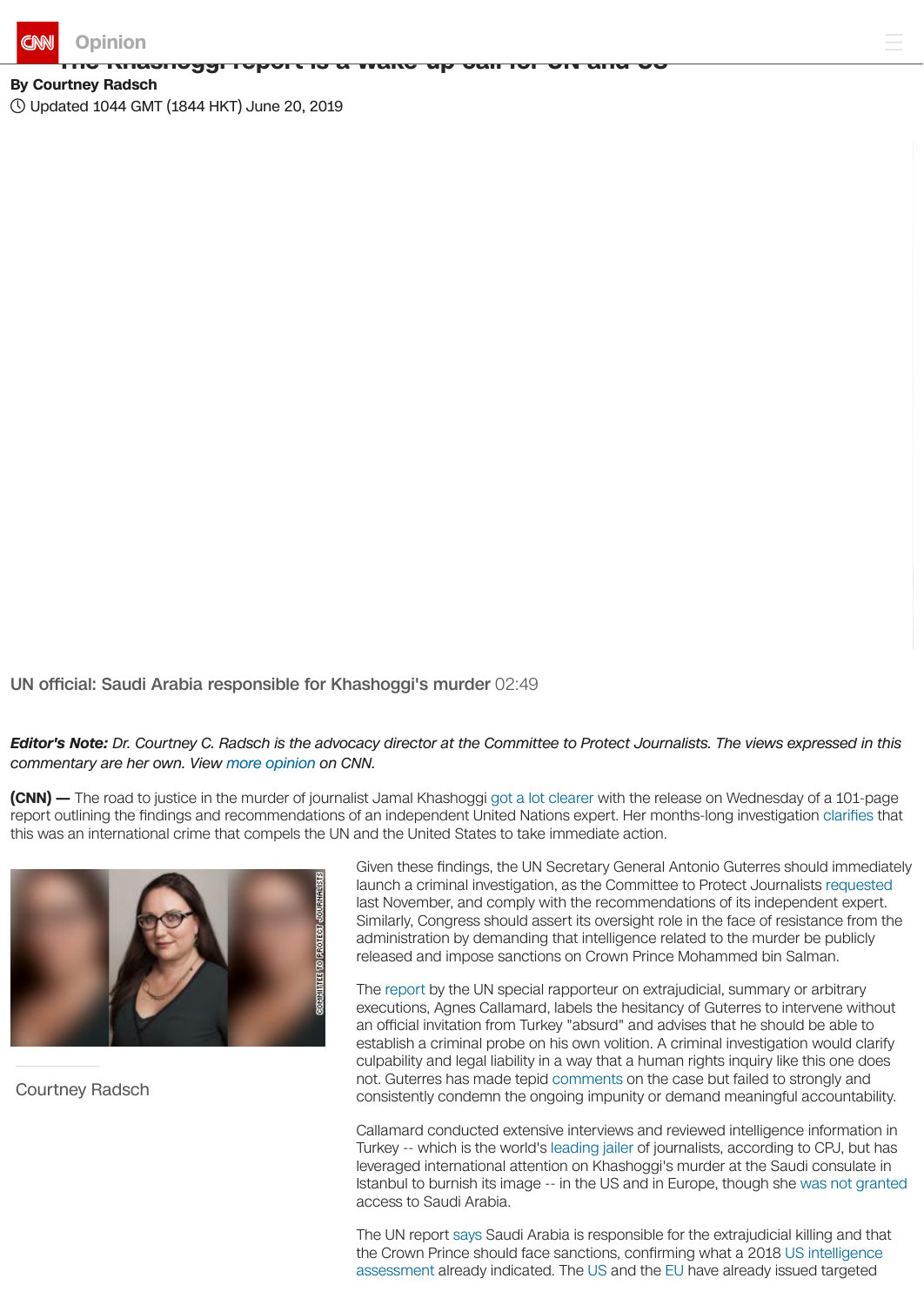Related Video: Report details disturbing details in Khashoggi's death 01:42

**Related Article:** Why US [intelligence](https://edition.cnn.com/2019/01/18/opinions/compel-govt-to-release-files-on-khashoggi-opinion-jaffer-simon/index.html) should release any Khashoggi files

 $\overline{\phantom{0}}$ 

targets can be considered a "senior omcial." The call for sanctions against the Crown Prince is reasonable given the [near-unanimous](https://www.brookings.edu/blog/order-from-chaos/2018/12/05/sanctions-on-saudi-arabia-arent-enough/) view of Saudi experts that the murder could not have been carried out without his awareness, at the very least.

One of the primary challenges in securing justice for Khashoggi's murder has been obfuscation and secrecy by President Donald Trump's administration in the face of congressional pressure. Not only did the administration fail to [respond](https://cpj.org/2019/02/justiceforjamal-campaign-culminates-with-call-for-.php) to members of Congress after they [triggered](https://www.foreign.senate.gov/press/chair/release/corker-menendez-graham-leahy-letter-triggers-global-magnitsky-investigation-into-disappearance-of-jamal-khashoggi) a provision of the Global Magnitsky Act -- sending a request from the Chairman and Ranking Member of the Senate Committee on Foreign Relations to the President -- it has avoided releasing intelligence files. This is why CPJ and the Knight First [Amendment](https://knightcolumbia.org/content/knight-institute-and-committee-protect-journalists-v-cia-foia-suit-records-governments-duty) Institute filed a freedom of information act request to obtain information from US intelligence agencies indicating whether they knew of the threat to Khashoggi and what, if anything, they did to warn him of it.

The lack of leadership by the UN Secretary General and the President of the United States in forging a path for justice sends a chilling message to journalists and press freedom advocates around the world who brave the potential for deadly retaliation to report and opine on issues that often make those in power uncomfortable. Systematic reporting by CPJ over more than two decades bears this out: At least 862 of the [1,343](https://cpj.org/data/killed/?status=Killed&motiveConfirmed%5B%5D=Confirmed&type%5B%5D=Journalist&typeOfDeath%5B%5D=Murder&sourceOfFire%5B%5D=Criminal%20Group&sourceOfFire%5B%5D=Government%20Officials&sourceOfFire%5B%5D=Local%20Residents&sourceOfFire%5B%5D=Military%20Officials&sourceOfFire%5B%5D=Mob%20Violence&sourceOfFire%5B%5D=Paramilitary%20Group&sourceOfFire%5B%5D=Political%20Group&sourceOfFire%5B%5D=Unknown&start_year=1992&end_year=2019&group_by=year) journalists killed since we began keeping [records](https://cpj.org/data/killed/?status=Killed&motiveConfirmed%5B%5D=Confirmed&type%5B%5D=Journalist&typeOfDeath%5B%5D=Murder&sourceOfFire%5B%5D=Criminal%20Group&sourceOfFire%5B%5D=Government%20Officials&sourceOfFire%5B%5D=Local%20Residents&sourceOfFire%5B%5D=Military%20Officials&sourceOfFire%5B%5D=Mob%20Violence&sourceOfFire%5B%5D=Paramilitary%20Group&sourceOfFire%5B%5D=Political%20Group&sourceOfFire%5B%5D=Unknown&start_year=1992&end_year=2019&group_by=year) were murdered in direct retaliation for their work, with government or military officials implicated in at least 225 of these. Yet in nine out of 10 murders of journalists the killer goes free, a [stubborn](https://cpj.org/campaigns/impunity/) statistic that has barely changed over more than a decade. This rate of impunity serves to embolden perpetrators.

Nearly nine months after Khashoggi's murder, the Saudi regime is unscathed, continuing to detain [journalists](https://cpj.org/mideast/saudi-arabia/), even as it carries out, behind closed doors, a trial of unknown alleged perpetrators who it claims went rogue. As long as the international community allows this behavior, it will continue -- and other repressive governments will take note. It is therefore imperative the UN and the US muster the political will to criminally investigate and hold those responsible for butchering Khashoggi to account.

 $\mathsf{Q}$ 

Related Article: Jamal Khashoggi is still being used as a political [commodity](https://edition.cnn.com/2019/01/10/opinions/khashoggi-100-days-nic-robertson-opinion-intl/index.html)

Stay up to date...

Sign up for our new [newsletter](https://mailchi.mp/cnn/provoke-persuade).

Join us on [Twitter](http://twitter.com/cnnopinion) and [Facebook](http://www.facebook.com/CNNOpinion)

Search CNN...

**[World](https://edition.cnn.com/world)** 

US [Politics](https://edition.cnn.com/politics)

**[Business](https://edition.cnn.com/business)** 

[Health](https://edition.cnn.com/health)